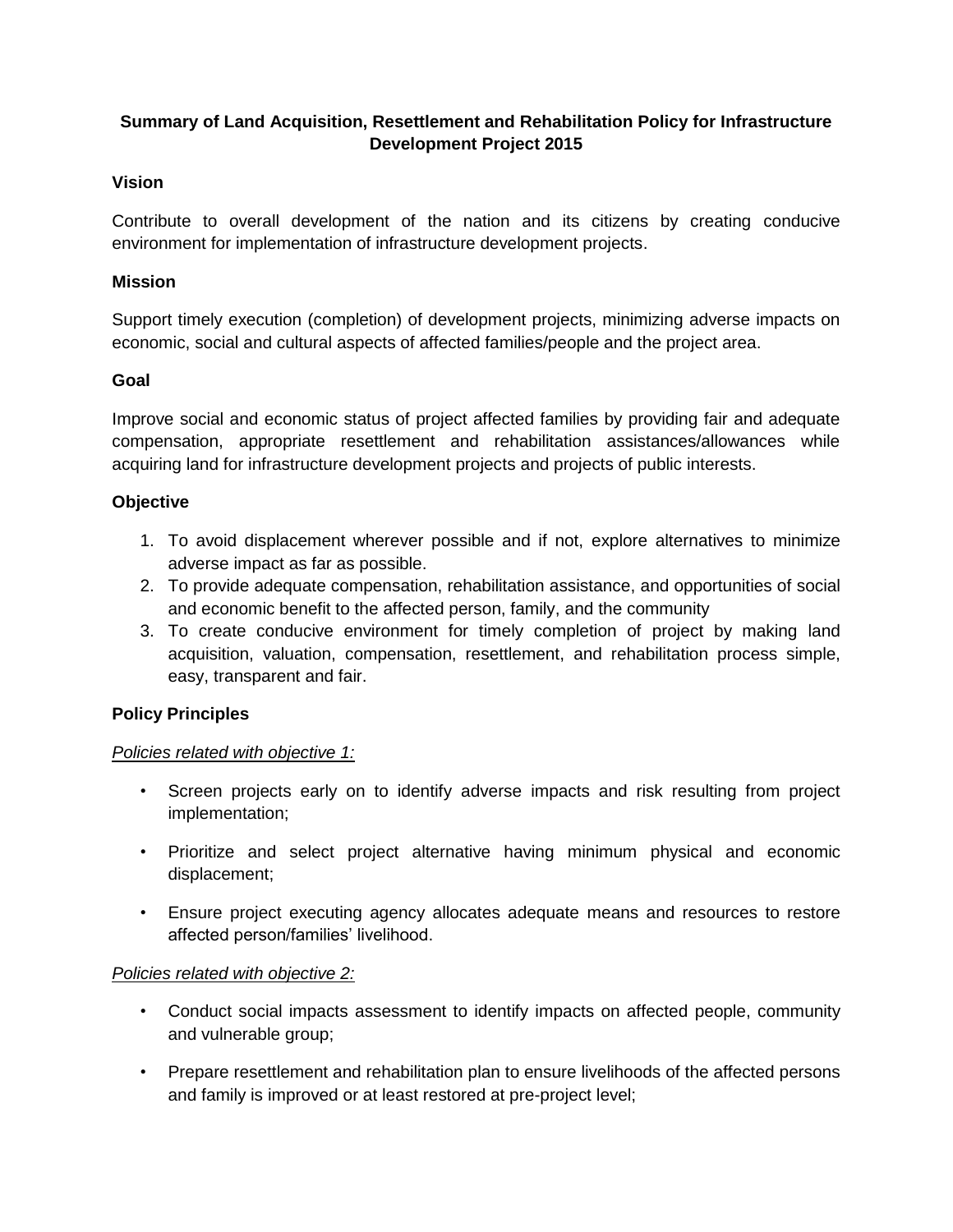- Pay compensation and provide resettlement, and rehabilitation assistance to the affected persons and families before economic and physical displacement;
- In case of negotiated settlement (land purchase), ensure that the negotiation process is transparent, systemic and fair;
- Resettle displaced households within vicinity of the current residence as far as possible unless AP opt self-relocation;
- In case of affected person losing entire land under private ownership, give priority to provide land for land option to AP to the extent possible;
- Design social inclusion programs by means of additional support and assistance for socioeconomic improvement of excluded groups such as disadvantaged, dalit, indigenous nationalities and single women
- Ensure that affected persons- who don't possess titled land anywhere of the country or does not have recognizable claim of the land they residing- get compensation and resettlement assistances for the loss of assets other than land;
- For revenue generating projects, create conducive situation in which the benefits generated by the project drawn-out to the affected people;

#### *Policies related with objective 3:*

- Ensure the project proponent carried meaningful consultation with AP, the community and vulnerable groups especially people living below the poverty line, landless, senior citizens, women, children, indigenous people, disabled, incapacitated people and nontitleholders;
- Pay compensation within specified timeframe, and determine the compensation with adoption of scientific valuation method based on current market value;
- Ensure appropriate grievance redress mechanism is in place to hear affected person's and communities' grievances and to facilitate resolving them;
- Disclose information and progress on resettlement and rehabilitation activities, their management, and outcomes periodically to ensure transparency in implementation;
- Establish an effective monitoring and evaluation mechanism to ascertain whether the objectives of land acquisition and compensation plan (LACP) or resettlement and rehabilitation plan (R&RP) are achieved; and to monitor and evaluate impacts of implementation of these plans on livelihood of affected people.

#### **Strategy and working policy:**

1. At project concept stage, the project will be proposed with risk assessment on preliminary involuntary displacement, institutional capacity, and required resource and means to execute the project.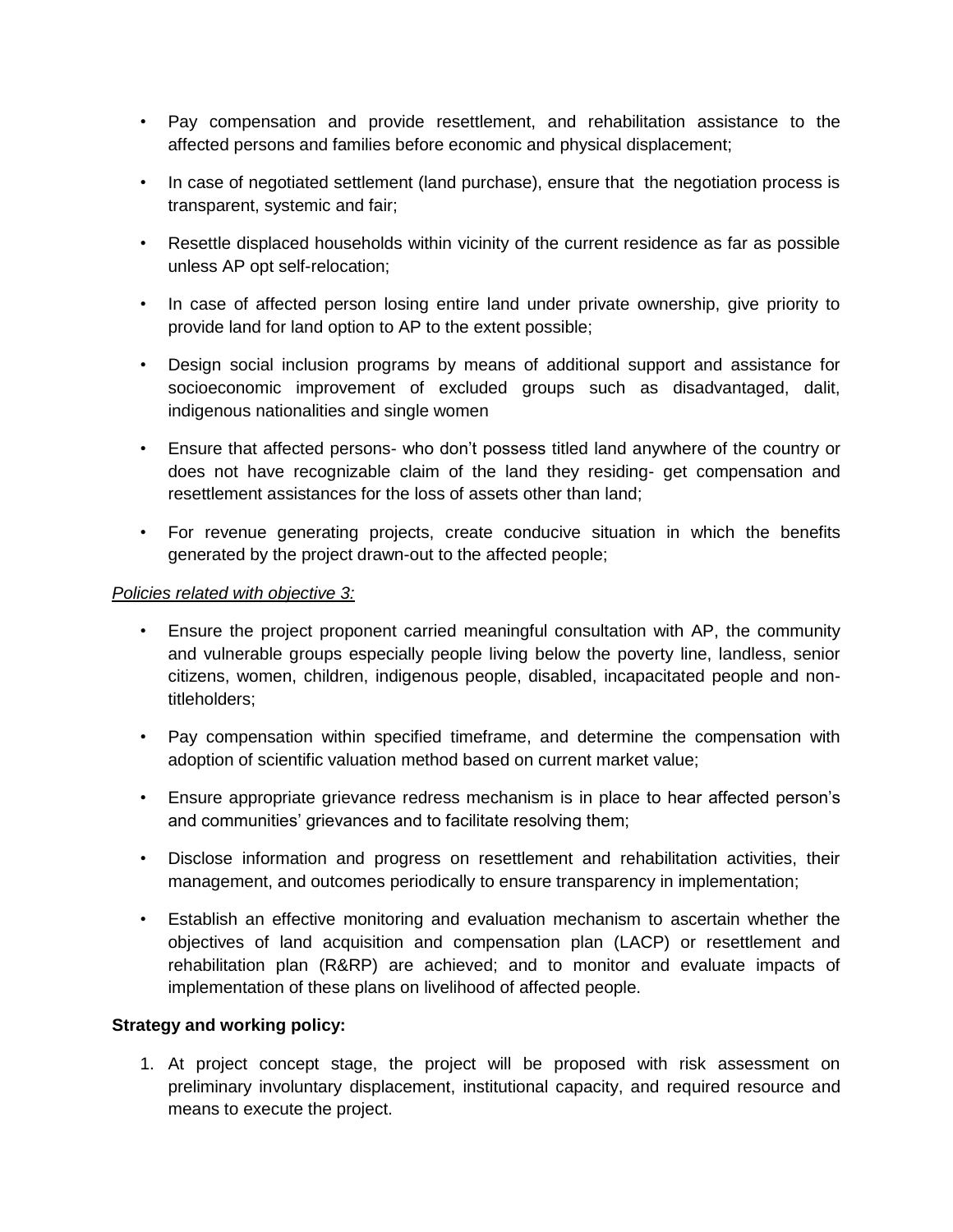- 2. The project will be classified into following categories:
	- a. **High Risk Project:** Project that caused both physical and economic displacement
		- i. 50 or more families in the mountain region,
		- ii. 75 or more families in the hills,
		- iii. 100 or more families in the Tarai plains
	- b. **Medium Risk Project:** Project that caused both physical and economic displacement
		- i. less than 50 families in the mountain region,
		- ii. less than 75 families in the hills,
		- iii. less than 100 families in the Tarai plains.

# c. **Low Risk Project:**

- i. projects with no physical displacement
- ii. project with only economic displacement, and
- iii. none of affected person lose more than 10% of their productive assets
- 3. Social impact assessment will be carried out in consultation with elected representatives of the local bodies, affected persons and families, stakeholders and concerned authorities.
- 4. Public notice will be published to inform completion of social impact assessment. The date of notice issuance will be the cut-off date for eligibility of compensation and entitlement.
- 5. Land Acquisition and Compensation Plan (LACP) will be prepared for low risk projects.
- 6. Resettlement and Rehabilitation Plan (R&RP) will be prepared for medium and high risk projects with the support from qualified and experienced experts.
- 7. The plans will be updated in accordance with change in detailed design.
- 8. The cost associated with implementation of LACP and R&RP will be included in overall project cost.
- 9. The LACP will be approved by district offices. The R&RP for medium risk project will be approved by concerned Department, and R&RP for high risk project will be approved by concerned ministries or executing agencies.
- 10. The following arrangement will be adopted to distribute compensation, assistances and benefits:
	- a. In case of transmission lines and towers, underground line for water supply, irrigation, and communication projects, the following arrangements will be followed:
		- i. In case of physical displacement: compensation will be paid to structures and land occupied by the structure.
		- ii. In case of economic displacement only: detail impact assessment on the livelihood of AP will be carried out and loss incurred will be compensated in lump sum or on annual basis through agreement reached between the land owners and the project. The provision of land use rights shall be clearly mentioned in such agreements.
	- b. In case of full compensation: Government or authorized agency can use the land for any public purpose.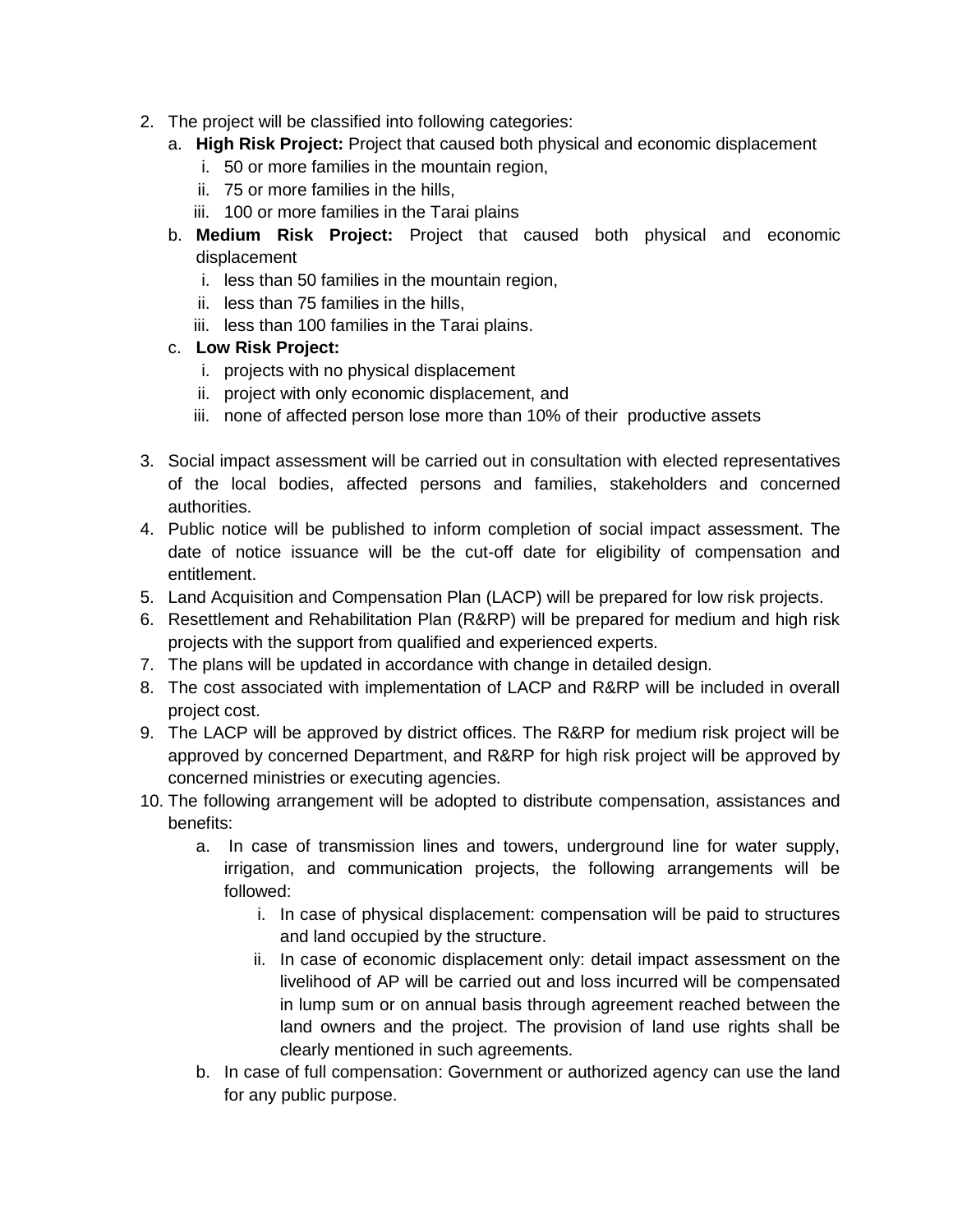- c. If remaining piece of land will be economically unviable, Provision of acquisition of remaining part of land if affected person opt for so.
- d. Affected structures will be compensated on replacement cost. The valuation will be carried out based on approved norms of concerned government agency. No depreciation will be deducted. The affected person will be allowed to take salvaged materials free of cost.
- e. Land or other assets required for temporary use shall be used based on the agreement between the land owner and project implementation authority. Compensation for the loss and damage caused to such property will be as specified in the agreement. The liability of restoring such land to its former state after the contract period shall have to be clearly mentioned in the agreement itself.
- f. In case where the project has not used any land for the project component but implementation caused interruption to locals in using, irrigation, drinking water, sanitation, pasture land, religious shrines and temples, schools, community buildings, market, pathways and other such facilities, an alternative arrangement shall have to be made during the project period, which allows the locals uninterrupted use of such facilities. The project will be responsible to restore those facilities to their former state prior to the project completion.
- g. If the project results into the loss of business of women, compensation shall be provided to the women themselves. If affected women are single women or the heads of their families, their presence is must while distributing compensation.
- h. In case the legal owner failed to presence to receive compensation within given time by the project, compensation can be handed over to their spouse or legitimate heirs or to the nearest relatives if they have no immediate heirs such as spouse or children. For this, the compensation receiving person must submit evidences to prove that they are legitimate heirs along with certification from concerned VDC chairperson or municipality Mayor describing reason of inability of legal owner to presence themselves for claiming compensation.
- i. Land valuation norms will be prepared based on replacement cost principle. The following indicators will be adopted while developing the norms:
	- i. Current land registration cost as specified by the concerned land revenue office,
	- ii. Comparative reference score/ Comparative index *(tulanatmak sandharva anka)* based on composition, structure and size of required area of land.
	- iii. Type of road: paved, graveled or blacktopped (highway, main road or secondary roads etc)
	- iv. Geographical location and its strategic, business and commercial importance of the land,
	- v. Type of land, its classification and its use (agriculture, residential, commercial, business or other)
- j. Based on nature of impact the project will provide additional assistances such as relocation assistance, transportation assistance, goods transportation assistance,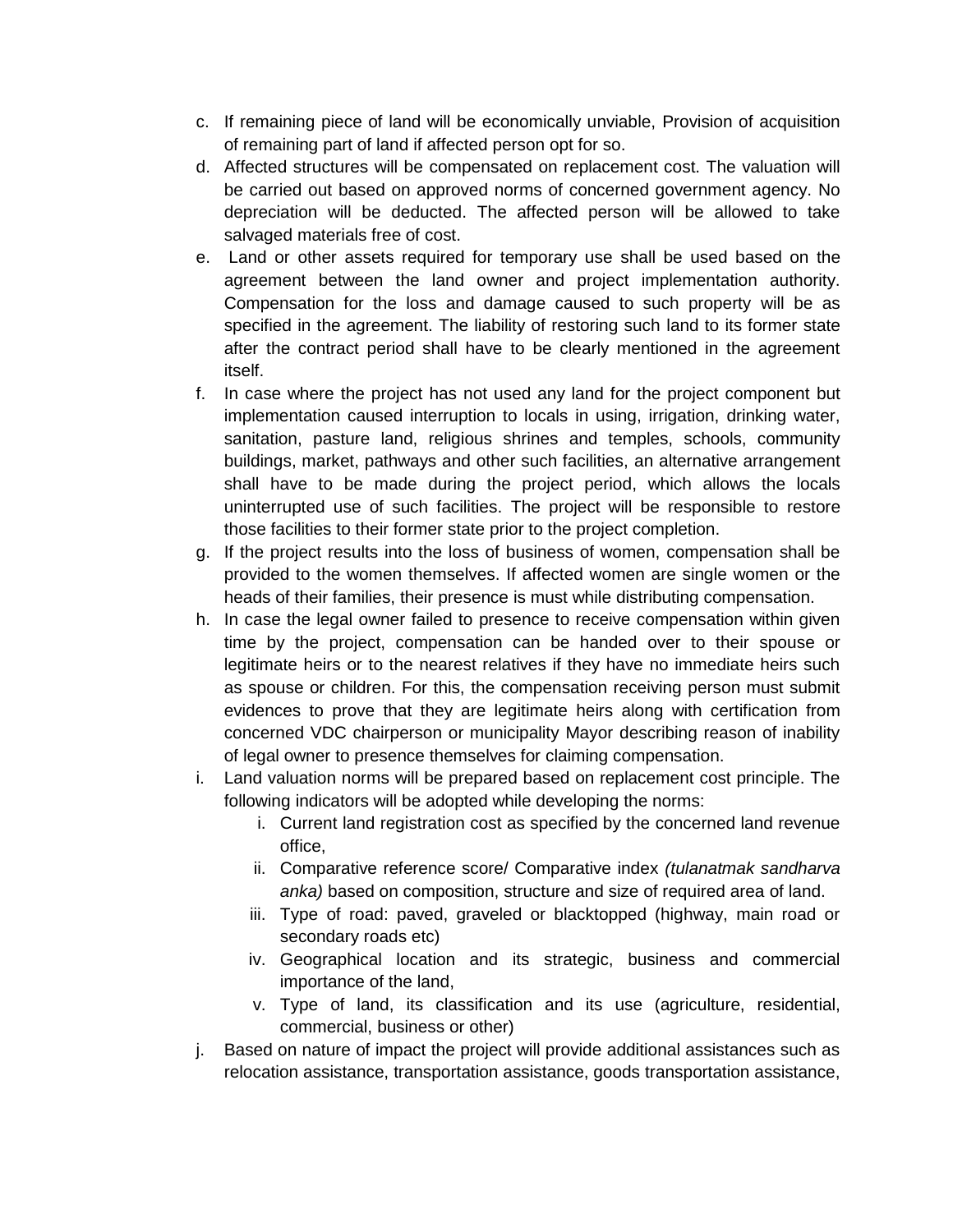rental stipend, business transfer allowances etc. Such allowances will be identified and included in the R&RP.

#### **Land acquisition and ownership transfer**

- 1. Land can be acquired either one or more process as follows:
	- a. **Voluntary donation:** it will be accepted only if a few conditions are fulfilled.
	- b. **Direct negotiation:** 3 conditions have to be fulfilled for this process.
	- c. **Land development program:** If the concerned project prioritizes to acquire land for the project through land development program, and if the majority of the affected land owners agree in written to participate in the land development program, land may be acquired through land development program under the Municipality Development Act, 1989.
	- d. **Expropriation (Use of eminent domain):** If land couldn't be acquired through any of the above mentioned approaches, the required land will be acquired by providing compensation and other benefits as per the provisions of the prevailing land acquisition act.

## **Land can be acquired for the company**

- 1. Under this Policy, the Government of Nepal may decide to acquire land for a company developing project of public interest. The company can request government to acquire land explaining genuine reason for their inability to acquire land under the prevailing law.
- 2. Notwithstanding anything contained in 1, land shall not be acquired for a company if it is to serve the economic, financial and business and profit interests and luxury of the company, or if public interest is trying to establish by indirect way linking with imagined gains to the people, and if it is for research and experimentation purpose.
- 3. The land acquisition process as mentioned in this section will not be effective, unless the company agrees in written to provide compensation and other benefits, to bear all administrative and procedural expenses in the process of land acquisition, and abide by the conditions set forth by the Government of Nepal for public interest.

#### **Institutional arrangement**

- 1. **Compensation Determination Committee:** The committee comprising following members will be responsible to determine compensation for affects assets.
	- a. Chief District Officer Chairperson Chairperson b. Representative from District Development Committee Member c. Mayor of Municipality/ Chairperson of VDC Member
	-
	- d. Chief, Land Revenue Office Member
		-
	- e. Chief of the concerned project example and the Member Secretary
- 2. The committee may invite members of the legislature parliament of the concerned constituencies, representatives of people affected by the project, representatives from the survey office, and resettlement and rehabilitation experts to attend the meeting as invitees.
- 3. The committee may constitute a **technical sub-committee** comprising technical experts to inspect and valuate the properties and land. The sub-committee shall recommend